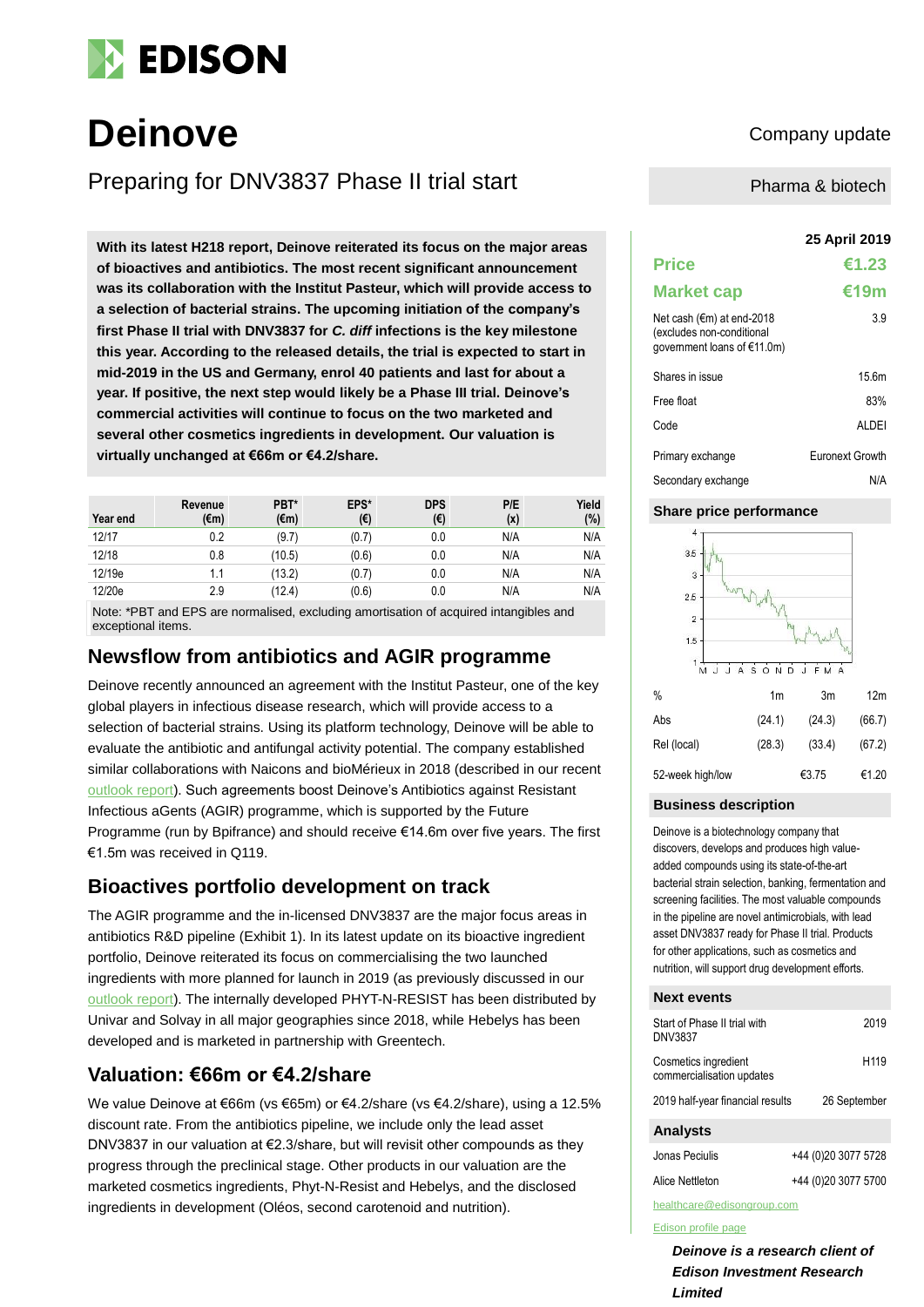

# **Progress with bioactives and antibiotics**

Deinove is a biotech company that develops innovative compounds from rare bacteria strains, including the little-explored *Deinococcus* genus. Using proprietary strain-selection technology and via collaborations with other institutions, the company has access to an extensive library of bacterial strains with various potential applications, including antibiotics, antifungals and other bioactive compounds (it also has programmes in cosmetics and animal nutrition). Of the many potential compounds identified by Deinove, the most valuable are novel antimicrobials.

An upcoming milestone event in antibiotic development will be the initiation of the Phase II trial with DNV3837, a novel quinolonyl-oxazolidinone class molecule, for *C. diff* infection. The recently released details indicate the trial is expected to start in mid-2019 in the US (10 centres) and Germany (five centres) and will enrol around 40 patients in severe and moderate cohorts. The study should last for about 10–12 months. If positive, the next step would likely be a registration Phase III trial. Deinove chose Medpace as a CRO for the trial. Detailed study protocol has not been released yet.

#### **Exhibit 1: Deinove's R&D pipeline and product portfolio**



# **Financials and valuation**

Because of the merger with Biovertis (including subsidiary Morphochem) in June 2018, the y-o-y comparison of the financial results is not meaningful. In 2018, Deinove reported operating revenue of €759k (€214k in 2017), of which €678k came from the AGIR programme (effectively government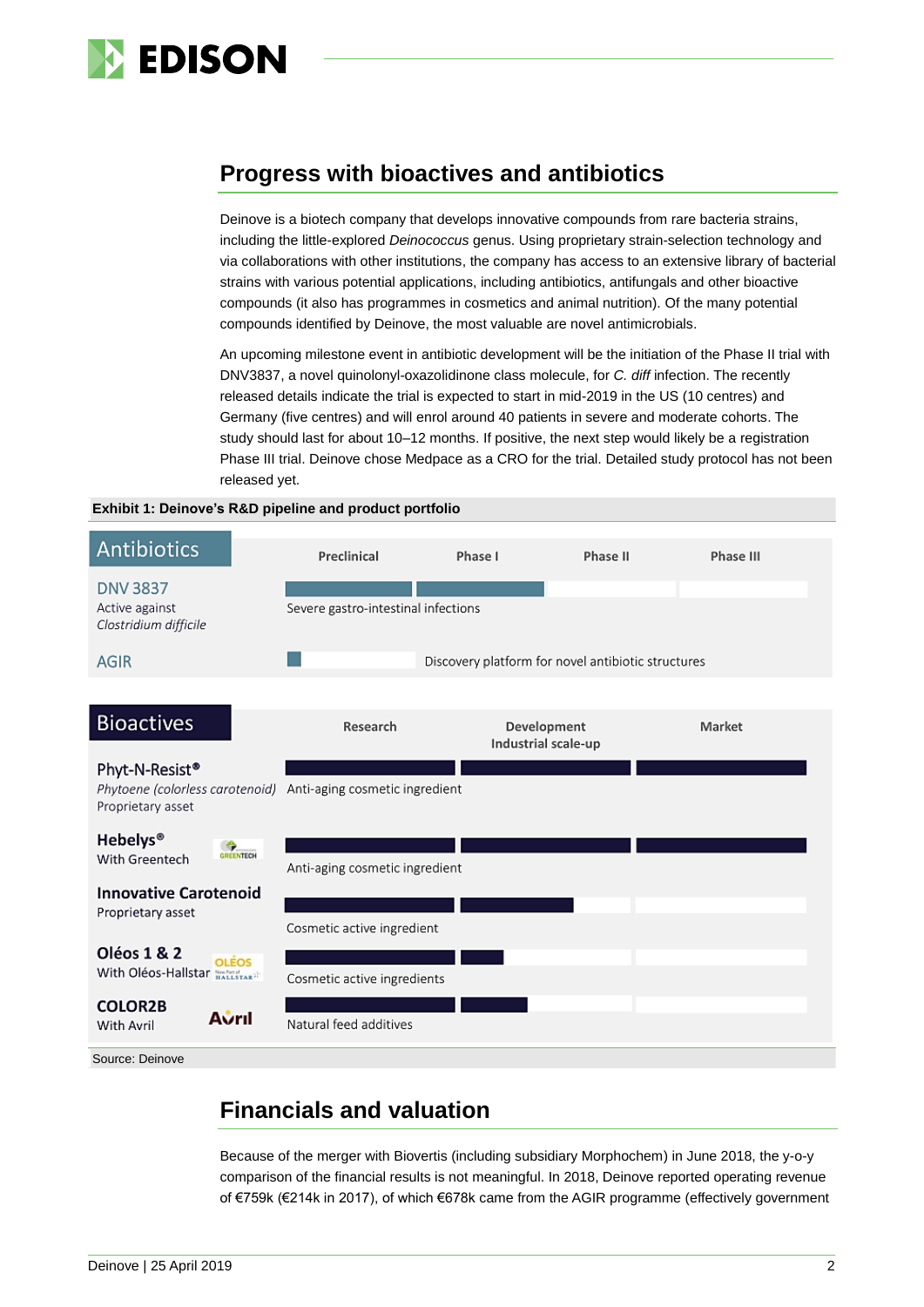

loans). Total operating costs amounted to €11.2m, of which €8.5m was R&D related. These were up from €7.4m and €2.5m in 2017 due to more intensive R&D. We maintain our revenue forecasts for FY19 and FY20, which are €1.12m and €2.94m respectively, and mainly reflect grant payments and expected initial sales of cosmetics products.

Existing cash (€3.9m at end-2018), the incoming grant stream and extended equity lines are sufficient to fund existing operations until 2020 and to initiate the Phase II trial with DNV3837. We expect the next fund-raise will focus significantly on supporting the DNV3837 asset to reach the Phase II readout, which represents an opportunity for value inflection. At the end of 2018, Deinove had €11.7m booked as long-term debt. Of that amount, €11.0m is non-conditional government loans, which are repayable if the products achieve commercial success.

Our risk-adjusted NPV is virtually unchanged at €66m or €4.2/share. We have rolled our model forward, which is partially offset by the higher net debt position (€7.8m vs €3.7m before). We maintain our all other assumptions for the R&D projects, as described in our [outlook report.](https://www.edisongroup.com/publication/diversified-biotech-championing-antibiotics-2/23652/)

We note that as of end-2018 there were unexercised share warrants and options amounting to c 10.9m; however, absolute majority (8.0m) of those were related to the acquisition of Biovertis/Morphochem. The warrants associated with the latter become exercisable only after certain milestones are met, which are related to clinical development. Each of these milestones is related to positive R&D developments, which typically provides catalysts for the share price.

| $\mathbf{r}$                                                                         |        |        |       |                    |                             |       |                                           |                              |       |                     |                 |       |
|--------------------------------------------------------------------------------------|--------|--------|-------|--------------------|-----------------------------|-------|-------------------------------------------|------------------------------|-------|---------------------|-----------------|-------|
| $(\epsilon m)$                                                                       | 2019e  | 2020e  | 2021e | 2022e              | 2023e                       | 2024e | 2025e                                     | 2026e                        | 2027e | 2028e               | 2029e           | 2030e |
| EBIT (risk-adjusted)                                                                 | (10.6) | (9.8)  | (6.1) | (0.1)              | 3.2                         | 6.1   | 7.9                                       | 8.6                          | 9.8   | 10.5                | 11.2            | 12.0  |
| Tax                                                                                  | 0.0    | 0.0    | 0.0   | 0.0                | 0.0                         | 0.0   | 0.0                                       | 0.0                          | 0.0   | 0.0                 | 0.0             | 0.0   |
| D&A                                                                                  | 2.0    | 1.9    | 1.1   | 1.1                | 1.1                         | 1.1   | 1.1                                       | 1.1                          | 0.6   | 0.6                 | 0.6             | 0.6   |
| Change in WC                                                                         | 4.1    | 0.0    | 0.5   | (2.2)              | (1.2)                       | (2.2) | 0.0                                       | (0.1)                        | 0.5   | 0.5                 | 1.1             | 0.5   |
| Capex                                                                                | (0.6)  | (0.6)  | (0.6) | (0.6)              | (0.6)                       | (0.6) | (0.6)                                     | (0.6)                        | (0.6) | (0.6)               | (0.6)           | (0.6) |
| <b>Operating FCF</b>                                                                 | (5.1)  | (8.5)  | (5.1) | (1.8)              | 2.5                         | 4.4   | 8.4                                       | 9.0                          | 10.2  | 11.0                | 12.3            | 12.5  |
| rNPV ( $\epsilon$ m)                                                                 |        |        |       |                    |                             |       |                                           |                              |       |                     |                 |       |
| Free cash flows FY19-30e                                                             |        |        |       |                    |                             |       |                                           |                              |       |                     |                 | 8.4   |
| 29.2<br>Terminal value (1.5% growth rate assumed)                                    |        |        |       |                    |                             |       |                                           |                              |       |                     |                 |       |
| <b>Total value</b>                                                                   |        |        |       |                    |                             |       |                                           |                              |       |                     |                 | 37.6  |
| Valuation/share (€)                                                                  |        |        |       |                    |                             |       |                                           |                              |       |                     |                 | 2.4   |
| Sum-of-the-parts Deinove valuation (operations including ingredients and antibiotic) |        |        |       |                    |                             |       |                                           |                              |       |                     |                 |       |
| <b>Product</b>                                                                       |        | Launch |       | Peak sales<br>(€m) | <b>Unrisked NPV</b><br>(€m) |       | <b>Unrisked</b><br>NPV/share $(\epsilon)$ | <b>Probability</b><br>$(\%)$ |       | <b>rNPV</b><br>(€m) | Value per share | (€)   |
| Antibiotics (C. diff)                                                                |        | 2025   |       | 209                | 125.9                       |       | 8.1                                       | 27.5%                        |       | 35.9                |                 | 2.3   |
| <b>Bioactives (DCF)</b>                                                              |        |        |       |                    |                             |       |                                           |                              |       | 37.6                |                 | 2.4   |

#### **Exhibit 2: DCF valuation of Deinove (operations including ingredients)**

Source: Edison Investment Research. Note: Discount rate 12.5%. DCF taxes are offset by tax loss carryfoward (€54.4m in 2017)

Net debt at end-2018 (7.8) (0.5) **Valuation 65.8 4.2**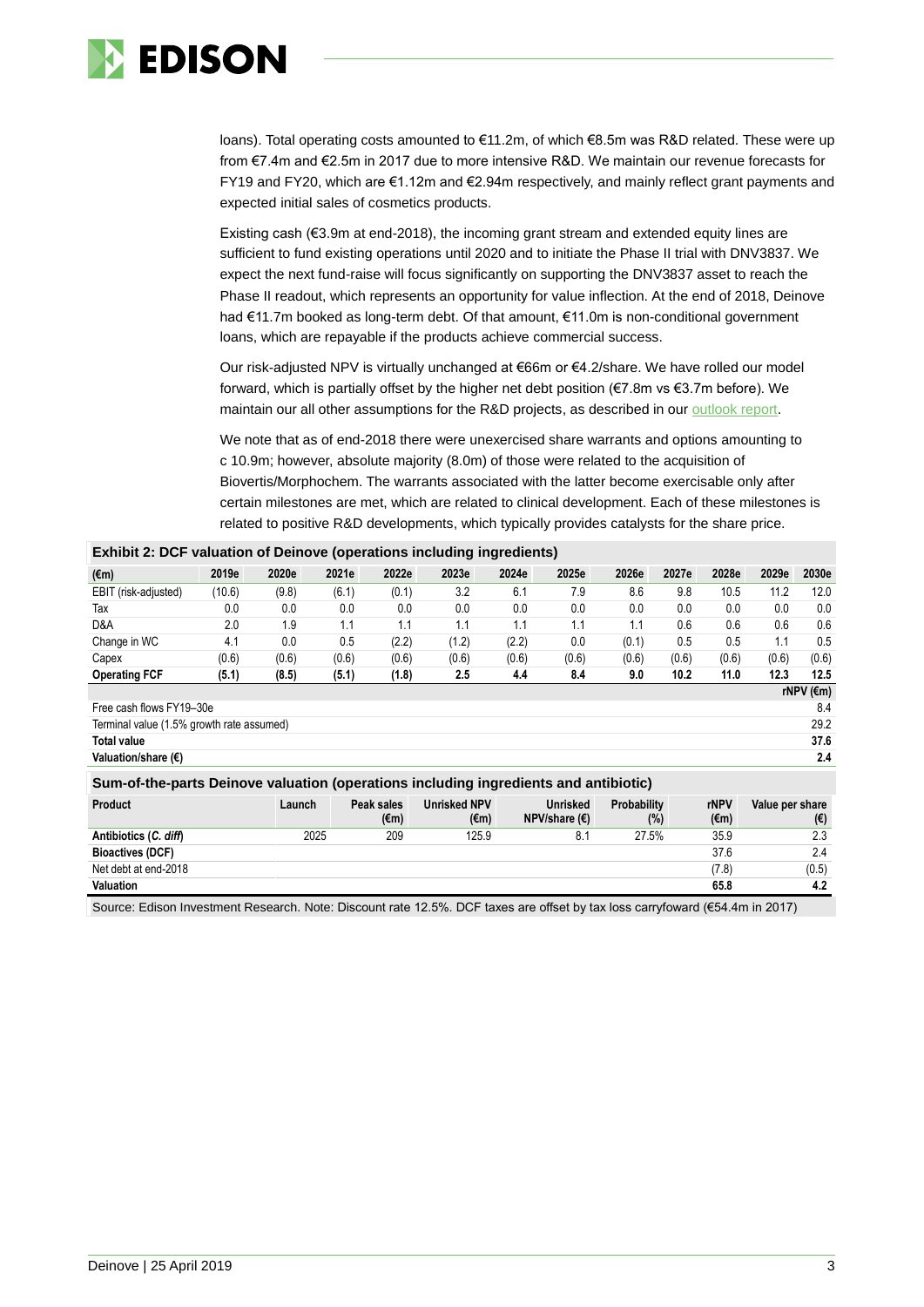

### **Exhibit 3: Financial summary**

|                                                      | €'000s<br>2016 | 2017        | 2018        | 2019e       | 2020e        |
|------------------------------------------------------|----------------|-------------|-------------|-------------|--------------|
| Year end 31 December                                 | <b>IFRS</b>    | <b>IFRS</b> | <b>IFRS</b> | <b>IFRS</b> | <b>IFRS</b>  |
| <b>PROFIT &amp; LOSS</b>                             |                |             |             |             |              |
| Revenue                                              | 793            | 214         | 759         | 1,120       | 2,941        |
| Cost of sales                                        | 0              | 0           | 0           | (150)       | (1,000)      |
| Gross profit                                         | 793            | 214         | 759         | 970         | 1,941        |
| <b>EBITDA</b>                                        | (6, 362)       | (8,521)     | (9,366)     | (11, 755)   | (11,010)     |
| Operating profit (before amort. and except.)         | (7,676)        | (9,681)     | (10, 496)   | (13, 155)   | (12, 373)    |
| Intangible Amortisation                              | 0              | (376)       | (430)       | (562)       | (511)        |
| Exceptionals                                         | 639            | 296         | 172         | 0           | 0            |
| Other                                                | 0              | 0           | 0           | 0           | $\mathbf{0}$ |
| Operating profit                                     | (7,037)        | (9,761)     | (10, 754)   | (13, 716)   | (12, 884)    |
| Net Interest                                         | (31)           | (5)         | (6)         | 0           | 0            |
| Profit Before Tax (norm)                             | (7, 707)       | (9,686)     | (10, 502)   | (13, 155)   | (12, 373)    |
| Profit before tax (FRS 3)                            | (7,068)        | (9,766)     | (10, 760)   | (13, 716)   | (12, 884)    |
| Tax                                                  | 1,115          | 2,430       | 2,014       | 2,576       | 2,612        |
| Profit after tax (norm.)*                            | (6, 897)       | (7, 256)    | (8, 488)    | (10, 579)   | (9,761)      |
| Profit after tax (FRS 3)*                            | (6, 258)       | (7, 336)    | (8,746)     | (11, 141)   | (10, 272)    |
| Average Number of Shares Outstanding (m)             | 8.6            | 10.7        | 13.9        | 15.5        | 15.5         |
| EPS - normalised $(E)$                               | (0.73)         | (0.68)      | (0.61)      | (0.68)      | (0.63)       |
| EPS - (IFRS) $(E)$                                   | (0.73)         | (0.68)      | (0.63)      | (0.72)      | (0.66)       |
| Dividend per share $(\epsilon)$                      | 0.0            | 0.0         | 0.0         | 0.0         | 0.0          |
|                                                      |                | N/A         |             |             |              |
| Gross margin (%)                                     | N/A            |             | N/A         | N/A         | N/A          |
| EBITDA margin (%)                                    | N/A<br>N/A     | N/A<br>N/A  | N/A<br>N/A  | N/A<br>N/A  | N/A          |
| Operating margin (before GW and except.) (%)         |                |             |             |             | N/A          |
| <b>BALANCE SHEET</b>                                 |                |             |             |             |              |
| <b>Fixed assets</b>                                  | 2,336          | 5,741       | 6,923       | 5,174       | 3,899        |
| Intangible assets                                    | 201            | 3,604       | 4,430       | 3,714       | 3,203        |
| Tangible assets                                      | 1,851          | 2,044       | 2,397       | 1,363       | 600          |
| Investments                                          | 284            | 93          | 96          | 96          | 96           |
| <b>Current assets</b>                                | 11,525         | 8,400       | 9,696       | 2,729       | 2,274        |
| <b>Stocks</b>                                        | 0              | 0           | 0           | 0           | 0            |
| Debtors                                              | 1,792          | 3,050       | 5,212       | 1,800       | 1,800        |
| Cash                                                 | 9,316          | 4,876       | 3,902       | 455         | 0            |
| Other                                                | 417            | 474         | 582         | 474         | 474          |
| <b>Current liabilities</b>                           | (2, 141)       | (2,663)     | (2,876)     | (3,360)     | (11, 632)    |
| Creditors                                            | (2, 141)       | (2,663)     | (2,876)     | (3,360)     | (3, 413)     |
| Short-term borrowings                                | (0)            | 0           | 0           | 0           | (8, 219)     |
| Long-term liabilities                                | (10, 275)      | (10, 803)   | (12, 247)   | (14, 576)   | (14, 846)    |
| Long-term borrowings                                 | (9, 178)       | (9, 972)    | (11, 677)   | (14,006)    | (14, 276)    |
| Other long-term liabilities                          | (1,097)        | (831)       | (570)       | (570)       | (570)        |
| <b>Net Assets</b>                                    | 1,445          | 675         | 1,496       | (10, 033)   | (20, 305)    |
| <b>CASH FLOW</b>                                     |                |             |             |             |              |
| Operating cash flow                                  | (6, 327)       | (9, 346)    | (11, 383)   | (7, 902)    | (10, 973)    |
| Net Interest                                         | (31)           | (5)         | (6)         | 0           | 0            |
| Tax                                                  | 1,115          | 2,430       | 2,014       | 2,619       | 2,629        |
| Capex                                                | (519)          | (1, 208)    | (1, 410)    | (600)       | (600)        |
| Acquisitions/disposals                               | 28             | 551         | U           | 0           | $\mathsf{O}$ |
| Financing                                            | 437            | 2,345       | 8,106       | 108         | 0            |
| <b>Dividends</b>                                     | 0              | 0           | 0           | 0           | 0            |
| Net cash flow                                        | (5,297)        | (5, 234)    | (2,679)     | (5,776)     | (8,944)      |
| Opening net debt/(cash)                              | (5, 435)       | (138)       | 5,096       | 7,775       | 13,551       |
| HP finance leases initiated                          | 0              | 0           | 0           | 0           |              |
| Other                                                | 0              | 0           | 0           | 0           | 0            |
| Closing net debt/(cash)                              | (138)          | 5,096       | 7,775       | 13,551      | 22,495       |
| Closing net debt/(cash) (Excluding government loans) | (9,316)        | (4, 876)    | (3,902)     | (455)       | $\mathbf{0}$ |
|                                                      |                |             |             |             |              |

Source: Deinove accounts, Edison Investment Research